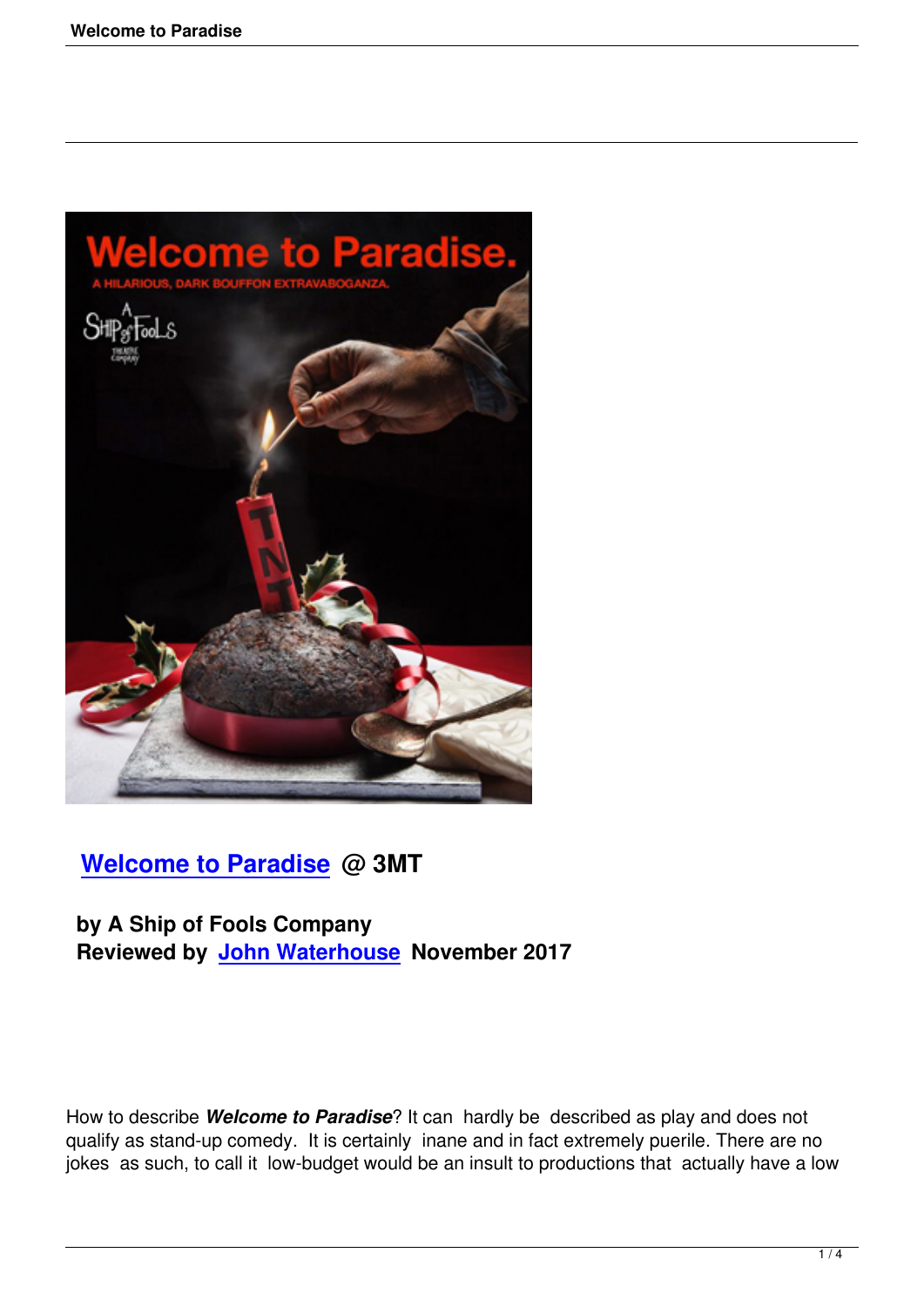budget and it would be correct to call it witless, banal, silly and very bad. It is also rightly said to be an insult to Christmas shows, and Father Christmas may well have already spoken to his lawyers. And yet somehow, in spite of all this, or possibly even because of it, *Welcome to Paradise*  is so bad it's actually very good!!

It might seem odd to liken *Welcome to Paradise* to a bumble bee, but there are two parallels. By the laws of physics a bee should not be able to fly, and by the laws of comedy

## *Welcome to Paradise*

.

should not be funny - and yet a bee flies very well and this show is extremely funny. The other parallel is that a bee can sting when you least expect it and so does *Welcome to Paradise*

*Welcome to Paradise* is in essence a curious blend of anarchic tomfoolery and it is actually edgy, but in an unconventional way. There are countless comedians who trade in explicit filth, political satire or bang on about the latest right-on cause. It's all been done, and just as the Sex Pistols did with music, things have been taken so far that it's almost impossible to shock<br> **Welcome to Paradise** is a welcome return to a less **Welcome to Paradise** is a welcome return to a less sophisticated time of comedy, before political correctness took so much comedy out of comedy.

This show *does* at times have one character constantly ridiculing a weaker individual and yes it can be viewed as bullying, even to a point of a merciless flogging! There *is* a racial stereotype in the show and not even the audience is safe from falling victim to the on-stage buffonery, but behind all, this is genuine innocence, devoid of any desire to hurt or attack and basically just playing for laughs, and the audience loved it. This is a show in the glorious tradition of Little Britain which largely traded on being as political incorrect as possible and surprise, surprise, was a massive success.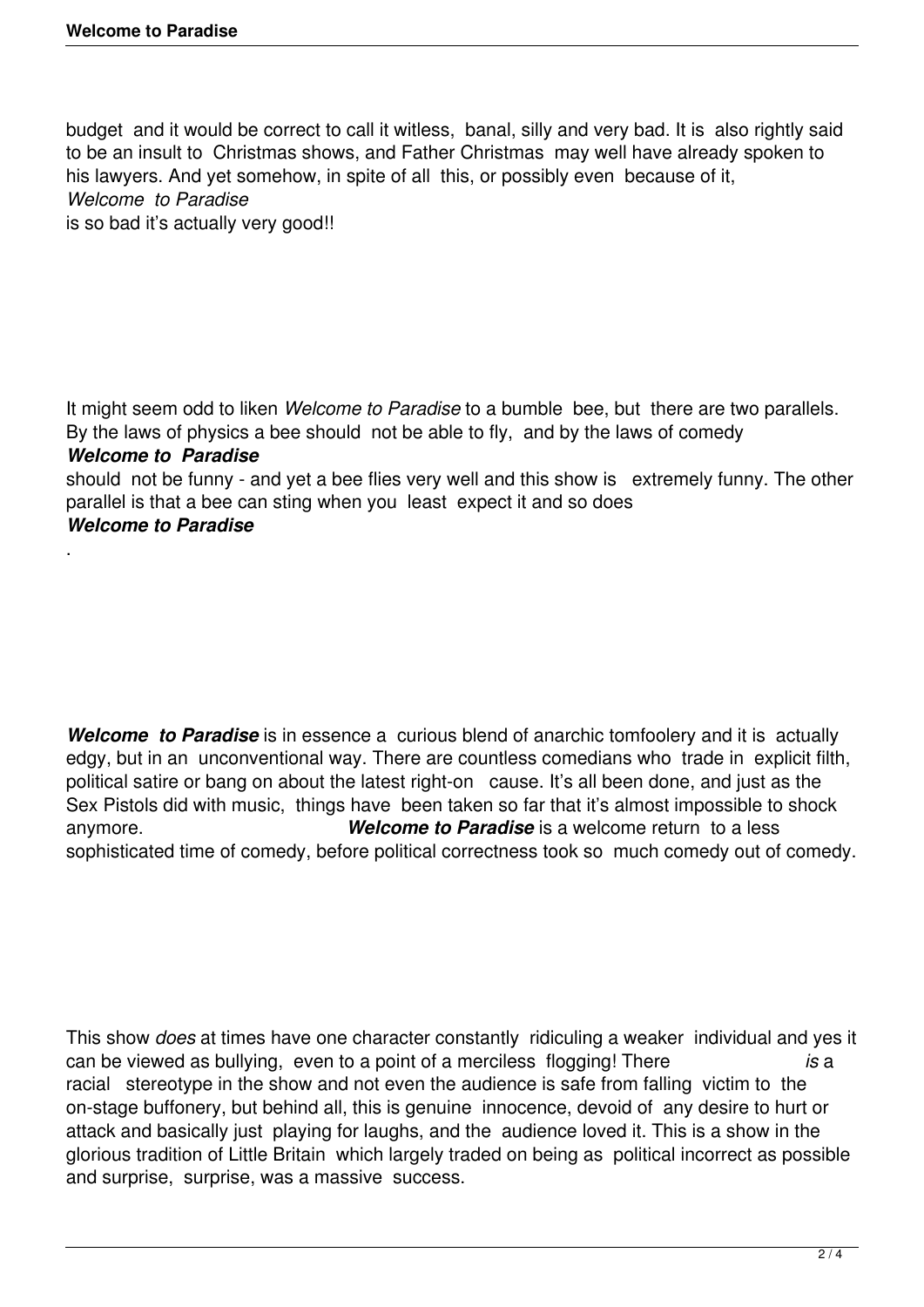

Like Little Britain, the influences of *Welcome to Paradise* are clearly rooted in the 60's and 70's, with the likes of the Peter Sellers, Round the Horne, Monty Python, the Goodies and most notably Spike Milligan - all likely sources of inspiration to the writers. Anyone who remembers the Spike Milligan 'Q' series in the 70s will recognise certain aspects in this show, and though the humour could sometimes come across as outrageous and brutal, surely nobody would ever accuse Spike of having had a malicious bone in his body.

*Welcome to Paradise* is a reminder of what has been lost in simple, basic, honest humour. There is no double act on TV remotely comparable to The Two Ronnies or Morecombe and Wise, and nothing remotely like Python or the Goodies which does not have political agendas mixed in. There has been no real successor to the likes of Norman Wisdom, Frankie Howerd or even Sid James, who does not try to weave in agendas of one form or another. Only Fools and Horses was perhaps the last great sitcom and that finished around twenty years ago.

Avoid this show if you are looking for humour which helps you view the world in a new light, or